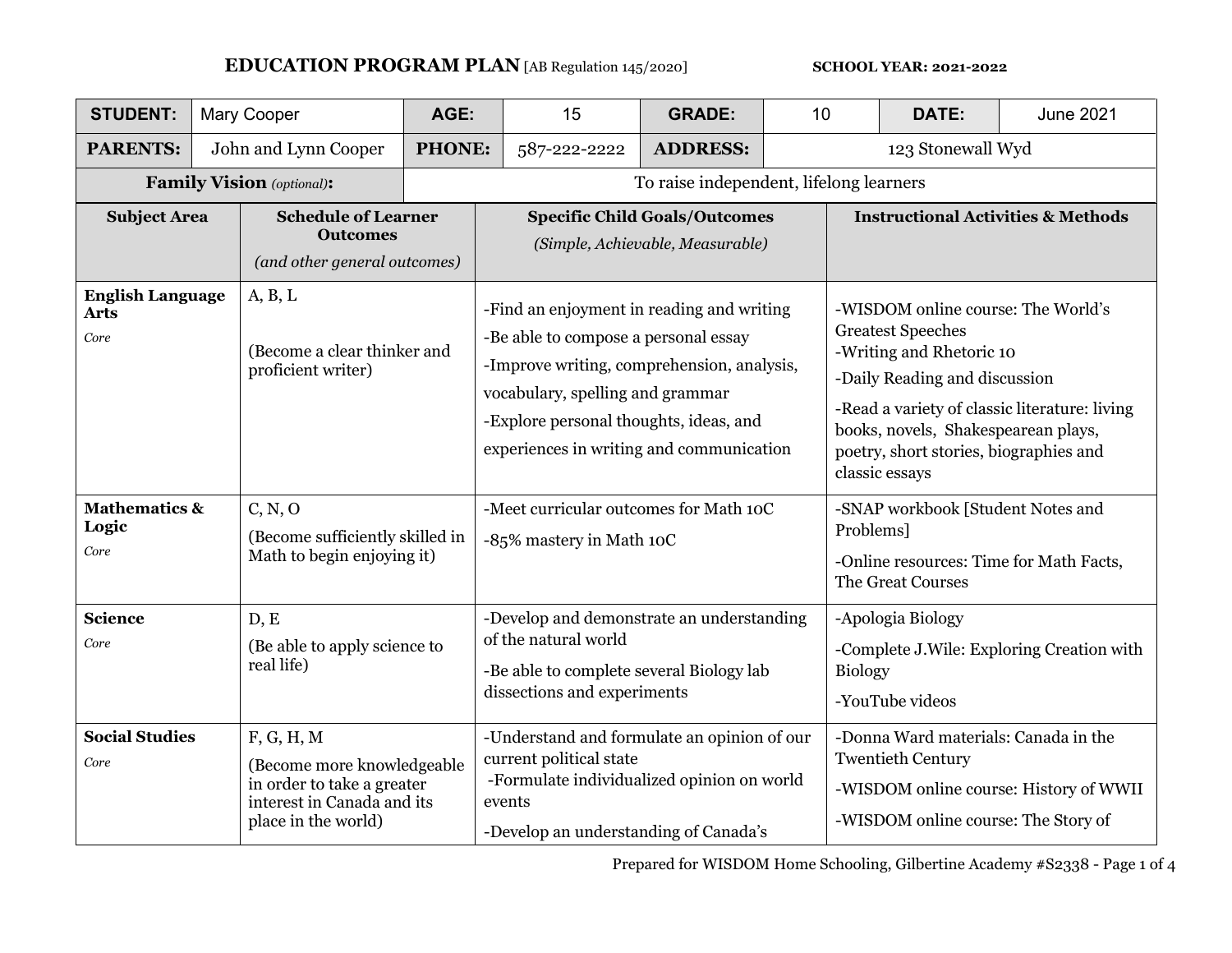| <b>EDUCATION PROGRAM PLAN</b> [AB Regulation 145/2020]<br><b>SCHOOL YEAR: 2021-2022</b> |                                                             |                                                                                                                                                                                                                                                                                                                                                       |                                                                                                                                                                                                                    |  |  |
|-----------------------------------------------------------------------------------------|-------------------------------------------------------------|-------------------------------------------------------------------------------------------------------------------------------------------------------------------------------------------------------------------------------------------------------------------------------------------------------------------------------------------------------|--------------------------------------------------------------------------------------------------------------------------------------------------------------------------------------------------------------------|--|--|
|                                                                                         |                                                             | modern history and involvement in the World<br>Wars                                                                                                                                                                                                                                                                                                   | Canada                                                                                                                                                                                                             |  |  |
| <b>Physical</b><br><b>Education</b>                                                     | J, K<br>(Be fit and healthy)                                | -Recognize the importance of personal<br>wellbeing and appreciate how family and<br>others contribute to that wellbeing<br>-Know the basic requirements of an active and<br>healthy lifestyle and proper nutrition<br>-Work independently and as part of a team,<br>demonstrate initiative<br>-Demonstrate leadership, flexibility and<br>persistence | -Outdoor sports: downhill skiing, skating,<br>biking<br>-Dance class: Ballet<br>-Fitness Program with personal trainer<br>-WISDOM Rock climbing workshop                                                           |  |  |
| Life<br><b>Skills/Home</b><br><b>Economics</b>                                          | I, K, Q, C, E, N, P, Q<br>(Gain skills of independence)     | -To develop a strong work ethic and complete<br>a project that will teach skills necessary to<br>adult life<br>-Learn home and life responsibilities [Ex.<br>cooking, budgeting, baking, and basic car<br>maintenance                                                                                                                                 | -Work alongside parent(s)<br>-Dave Ramsey's program for Financial<br>Literacy                                                                                                                                      |  |  |
| Art/Music                                                                               | L,<br>(Love music, and recognize)<br>the value of the Arts) | -Prepare for Piano Grade 9 Performance exam<br>and related Theory components<br>-Gain an appreciation of a variety of music<br>styles by outstanding musicians<br>- Gain an appreciation of various art and<br>artists across history                                                                                                                 | -Weekly piano lessons<br>-Theory lessons<br>-Art History Resources: The Stuff they Left<br><b>Behind by Simply Charlotte Mason</b><br>-YouTube and recordings<br>-Attend various music and performance<br>concerts |  |  |
| <b>Character and/or</b><br><b>Religion</b>                                              | H, I, J, P, Q, R, S, T<br>(Evangelize self and others)      | -Deepen personal faith, and enhance<br>understanding of scripture (s); evaluate her<br>own endeavours and continually strive to<br>improve<br>-Learn to lead from a biblical perspective<br>-Positively impact community through service<br>work                                                                                                      | -Daily Devotional<br>-Weekly Bible Study<br>-Workshop<br>-Worship team and choir<br>-Volunteer opportunities: Vacation Bible<br>School,                                                                            |  |  |

Prepared for WISDOM Home Schooling, Gilbertine Academy #S2338 - Page 2 of 4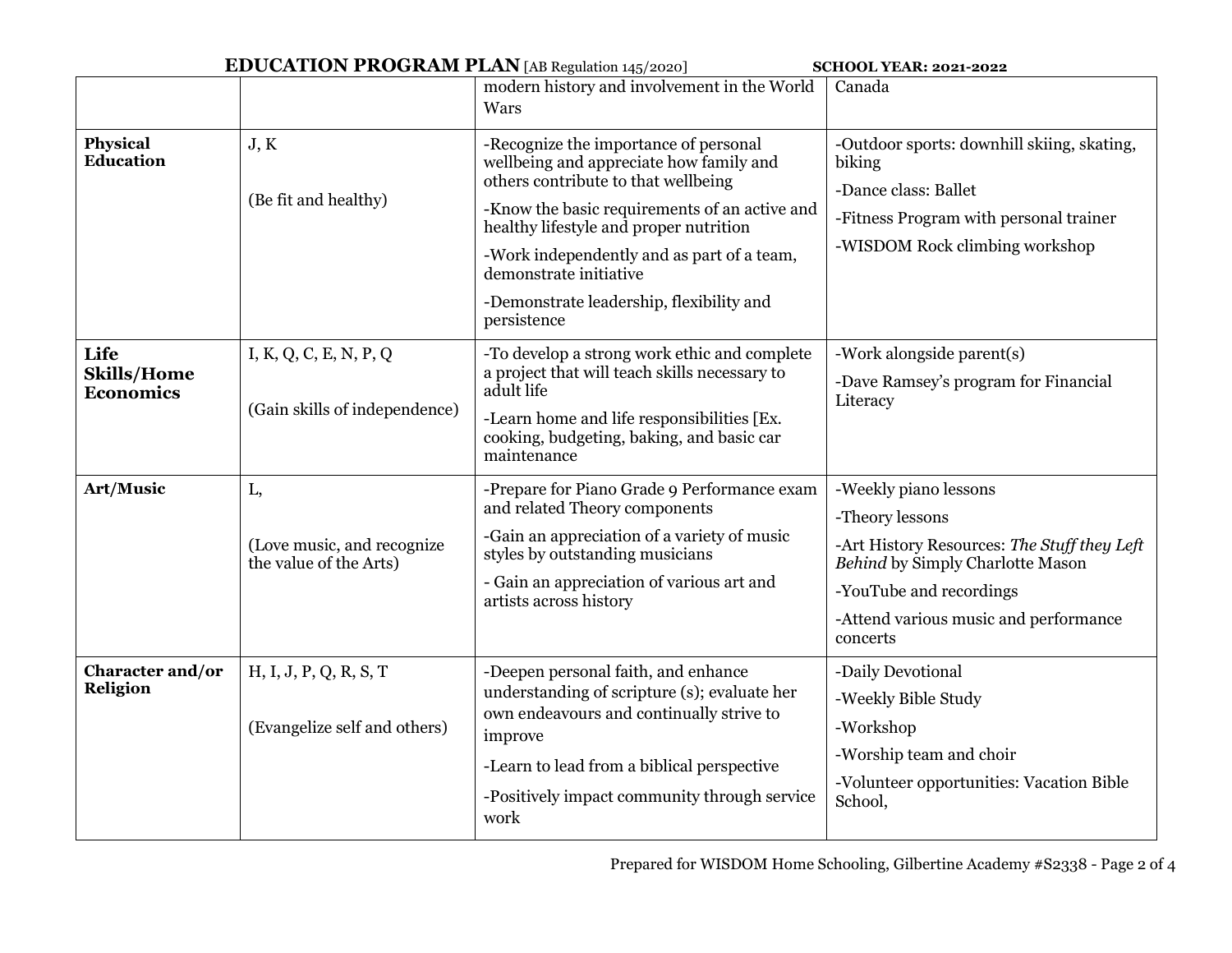|                                            | <b>EDUCATION PROGRAM PLAN</b> [AB Regulation 145/2020] | <b>SCHOOL YEAR: 2021-2022</b>                                                                                                                                                                                                                                     |                                                                                                                     |
|--------------------------------------------|--------------------------------------------------------|-------------------------------------------------------------------------------------------------------------------------------------------------------------------------------------------------------------------------------------------------------------------|---------------------------------------------------------------------------------------------------------------------|
| Work<br>Experience/<br><b>Entrepreneur</b> | N, O, P, Q, S,<br>(Become an effective<br>worker)      | - Work with others as a team and<br>independently<br>- Learn to handle money and exact change<br>- Keep a happy atmosphere<br>- Resolve conflicts in a timely manner<br>- Be accountable, punctual and diligent in all<br>work areas<br>-Create a personal resume | -Babysitting and Childcare<br>-Community course for starting own<br>business<br>-Tradesecrets.org<br>-Job shadowing |
|                                            |                                                        |                                                                                                                                                                                                                                                                   |                                                                                                                     |

| <b>Resources to be used</b>                                                                                                                                                                                                                                                                                                                                                                                                                                                                              | <b>Methods of Evaluations to be used</b> |                                 |           |                             |
|----------------------------------------------------------------------------------------------------------------------------------------------------------------------------------------------------------------------------------------------------------------------------------------------------------------------------------------------------------------------------------------------------------------------------------------------------------------------------------------------------------|------------------------------------------|---------------------------------|-----------|-----------------------------|
| (including but not limited to)                                                                                                                                                                                                                                                                                                                                                                                                                                                                           |                                          |                                 |           |                             |
| -Literature, Shakespeare in Three Steps (play of choice)                                                                                                                                                                                                                                                                                                                                                                                                                                                 | Subject(s)                               | <b>Evaluation Method</b>        | Frequency | Why this is<br>effective*   |
| -Simply Charlotte Mason: Booklist<br>-Library books                                                                                                                                                                                                                                                                                                                                                                                                                                                      | English, Social                          | Portfolio                       | Monthly   | Monitor ongoing<br>Progress |
| -Writing and Rhetoric 10                                                                                                                                                                                                                                                                                                                                                                                                                                                                                 | All Subjects                             | Parent                          | Daily     | Immediate<br>Feedback       |
| - WISDOM online courses                                                                                                                                                                                                                                                                                                                                                                                                                                                                                  |                                          | <b>Observation</b>              |           |                             |
| -Workbooks                                                                                                                                                                                                                                                                                                                                                                                                                                                                                               | Bible, Physical<br>Education             | Journal/Anecdotal               | Daily     | Personal Growth             |
| -Math 10 SNAP workbook                                                                                                                                                                                                                                                                                                                                                                                                                                                                                   | Math, Science,<br>Music                  | <b>Unit Tests</b>               | Weekly    | Monitor ongoing<br>Progress |
| -Time for Math Facts [online subscription]                                                                                                                                                                                                                                                                                                                                                                                                                                                               |                                          |                                 |           |                             |
| -Apologia Biology                                                                                                                                                                                                                                                                                                                                                                                                                                                                                        | Core studies                             | <b>CTBS</b>                     | Annually  | Provides a                  |
| -J Wiley Biology                                                                                                                                                                                                                                                                                                                                                                                                                                                                                         |                                          |                                 |           | diagnostic report           |
| -YouTube Videos                                                                                                                                                                                                                                                                                                                                                                                                                                                                                          | Music and<br>Physical                    | Other: Tutor,<br><b>Trainer</b> | Weekly    | Feedback                    |
| -Dave Ramsey program                                                                                                                                                                                                                                                                                                                                                                                                                                                                                     | Education                                |                                 |           |                             |
| -Devotional books                                                                                                                                                                                                                                                                                                                                                                                                                                                                                        | All                                      | <b>Other: Oral Quiz</b>         | Bi-weekly | Comprehension               |
| -Personal trainer, sport and dance lessons                                                                                                                                                                                                                                                                                                                                                                                                                                                               |                                          |                                 |           | and mastery of<br>topic     |
| *We consider these evaluation methods to be effective because they evaluate the student's<br>-Music lessons and music books<br>progress; maintain accountability; identify valuable information about the student's<br>strengths and weaknesses; reveal the student's degree of mastery of skills, knowledge and<br>understanding; provide useful and on-going feedback as well as insight for continuous<br>instruction; help us identify the ongoing needs of the child and show evidence of learning. |                                          |                                 |           |                             |